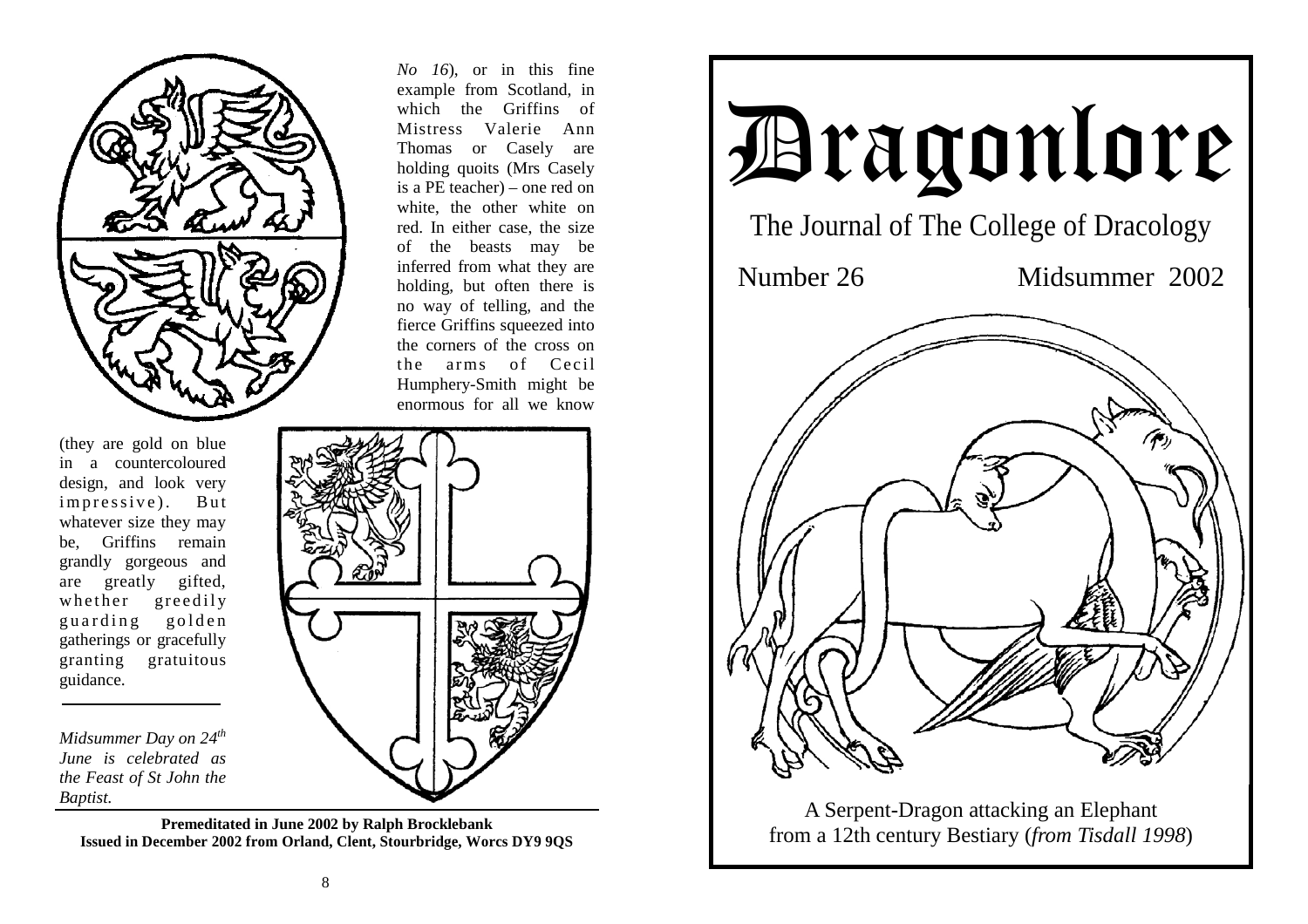# **The College of Dracology for the Study of Fabulous Beasts**

In 1988, the Rev. Ben Elliott gave a talk on *The Origin and Development of Anti-Christian Dragons*, as noted in No 8, and we are now privileged to have his own precis of this important contribution to our studies. It is not possible

to show the wealth of pictures that supported his lecture, but we have found a few relevant examples such as this ambiguous figure from an early Bestiary (fin or wing, two or four legs?) and the Serpent-Dragon attacking an Elephant (*on the cover*) from another. Although no doubt included in the Bestiary for its moral message,



there is something about the Dragon on the cover of the way a python would attack a boar (perhaps it is a baby elephant). The chicken-like wings and legs



by this time were merely conventional— compare this space filler from the seal of the Earl of Lancaster, and the Wyvern from the margin of the Bayeux



Tapestry (*from Huber 1981*, *see left)*. A rare survivor of this form of dragon is seen in this metal garden ornament from Biddulph Grange, a National Trust property in Staffordshire, but note that the wings are now bat-liked and not feathered (*below*).



### **An Alphabet of Queries (10)**

Does the Griffin grow gradually greater? In the case of the Vauxhall badge, evidently not, but in other spheres this beast of great antiquity goes from strength to strength and is still a great favourite. One of the many hybrids coming from the ancient Middle East, early classical forms (much used as architectural decorations) generally had four lion's legs, as in this example from



the Bayeux Tapestry (Huber 1981), but once the eagle nature had spread from the head and wings to include the fore limbs (which would have been the



eagle's rear or pelvic limbs), this earlier pattern was renamed the Opinicus, at least by English heralds. A good example of the mediaeval Griffin is seen in this picture of the Flight of Alexander, amusingly given as the first illustration in *Pioneer Aircraft: Early Aviation before 1914* (Putnam's History of Aircraft, London 2002). Here a pair of Griffins (some versions show four) are chained to a basket in which the King stands and are lured aloft by a haunch of venison which he holds up on a spear. These Griffins seem too small to perform this task, though artists in those days were not too

worried by relative sizes. Indeed, in some tales they were said to be large enough to fly

away with an ox in their talons (perhaps being confused with the Roc), and Nigg has described them as "the most majestic of all mythical creatures."

This early  $15<sup>th</sup>$  century Italian example by Donatello faithfully follows the mediaeval model, and it is still very popular in modern heraldry, for example, the green Griffin gathering golden grain in the Grainger crest (*see* 

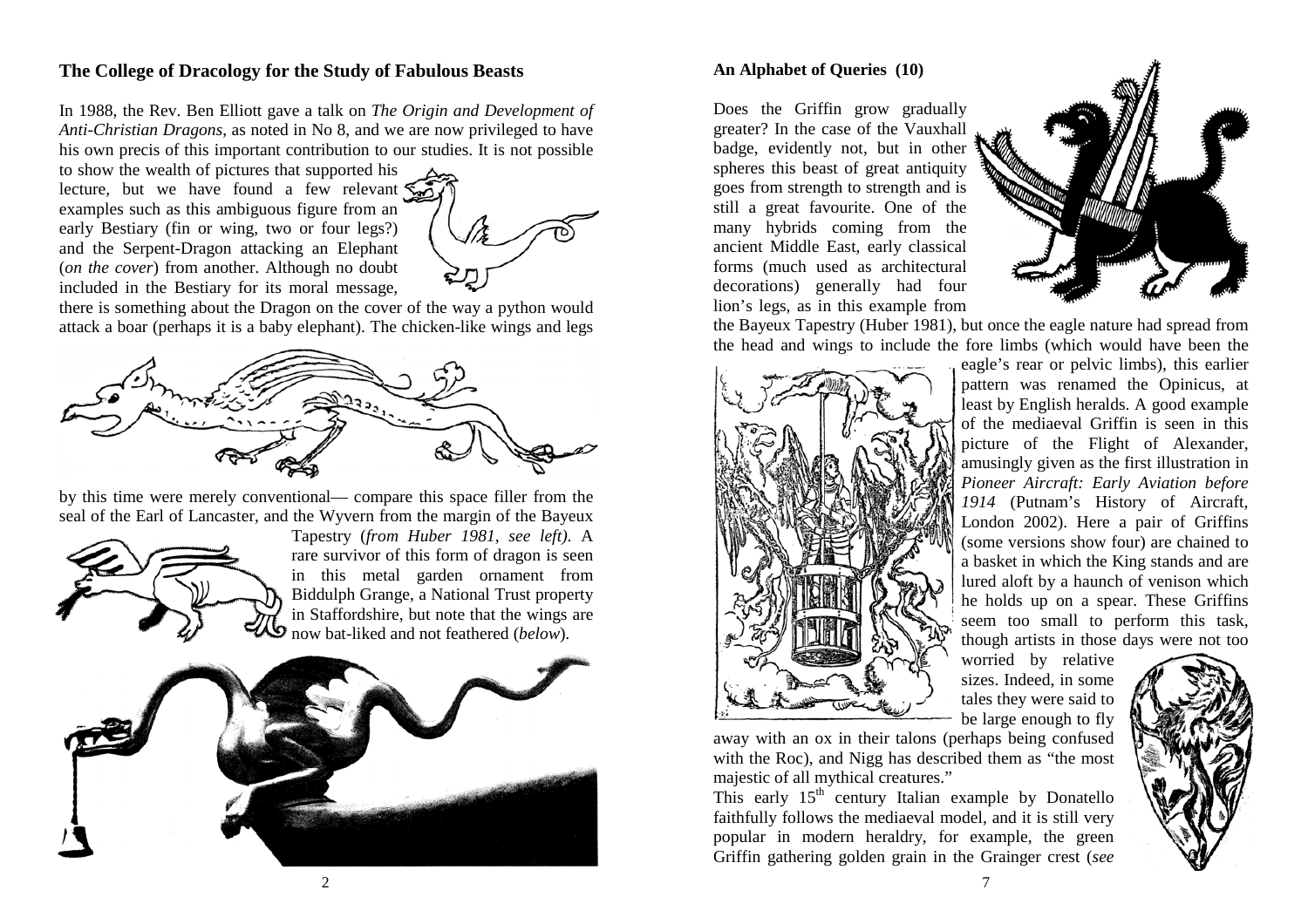#### **Fabulous Beasts in the World of the Motor Car**

Vauxhall's Griffin badge in its current form has already been noted (No 21), but this earlier version is much more impressive. Rather confusingly, for a few years (1948 to 1957) there was a Vauxhall model called the *Wyvern*. Other fabulous beast names are extremely rare on cars, though TVR got close with *Griffith* and *Cerbera* and hit the target with *Chimera*. Badges and mascots make a better showing with the Lea-Francis badge of a Sea-Unicorn and the Welsh



Dragon badge on the Gilbern, a sports car made in Wales in the late sixties. Armstrong-Siddeleys had a Sphinx as a radiator cap and then as a bonnet ornament, while the Humber Pullman of 1933 sported a Demi-Pegasus mascot, but the prize with both the name and the mascot or badge must go to the Phoenix light car which flourished from 1904 to 1922. Any more, anyone?

#### **A COMPETITION**

Mary Rose Rogers has written to say that she was asked, "Were there Dragons on the Ark?" Since early dragons were the "largest of the serpents" and Noah was instructed to admit "everything that creepeth upon the earth" then the answer was probably Yes. But as for other monsters, probably not. A recent advertisement for Airport Express shows two unicorned horses watching an Ark sail away, with the caption, "Timing is everything." This theme is not new. There was once a delightful cartoon by Michael ffolkes in *Punch* shewing a Sphinx, a Centaur, a Harpy and a few other fabulous creatures sitting at the water's edge watching the Ark drifting away into the distance. What was the Sphinx saying? If anyone can produce the original



caption, it will be welcomed, but any other a p p r o p r i a t e remark will be considered, and the best of the bunch will be announced in a future issue.

### **ON THE BIBLICAL ORIGINS OF DRAGONS by Ben Elliott**

The dragons that appear in combat with the Archangel Michael or with St George, or a number of other saints, gained several of their anatomical features from texts in Scripture, though they owe as much to the Ketos *[also known as Cetus in Latin - Ed],* the sea monster from whom Perseus rescued Andromeda, and whose form personifies the Ocean to this day in the iconography of the Orthodox Church.

By the 16th century in English heraldry, dragons had developed additional characteristics which deny their biblical origins, so that, sadly, the dragon that today is conquered by St George, as it is represented on the insignia of the Order of the Garter, is not a true opponent and ought to have its hind legs amputated, while frequently nowadays one finds the Archangel dealing with dragons with wings that are too large.

Until the late middle ages the dragon is of serpentine or "worm" appearance, so far as its body goes, because it is equated with the serpent of the Fall of Man in Genesis III, 14; it is Satan. "Upon thy belly shalt thou go, and dust shalt thou eat all the days of thy life." Prior to this, the serpent was four-footed though depictions of it in this state are rare. Correctly, therefore, the serpent dragon ought to drag its belly upon the ground, and indeed it always used so to do, even when through merging with the Ketos it developed flippers or forelegs. This came about because the Greek word Ketos was used to translate *sea-monster* in the Book of Jonah, and in early Christian art it was a Ketos, which bears no resemblance to a whale at all, which swallowed and regurgitated the prophet.

Another feature, seemingly derived by inference rather than from a text, is the smallness of the dragons' wings, when they develop, for by no means all dragons have them. The Archangel Michael defeated Satan, "And there was war in heaven: Michael and his angels fought against the dragon; and the dragon fought and his angels, and they prevailed not; neither was their place found any more in heaven. And the great dragon was cast out, that old serpent, called the Devil, and Satan, which deceiveth the whole world: he was cast out into the earth, and his angels were cast out with him." (Revelation XII, 7-9) The size of dragons' wings, when shown in opposition to SS George or Michael,